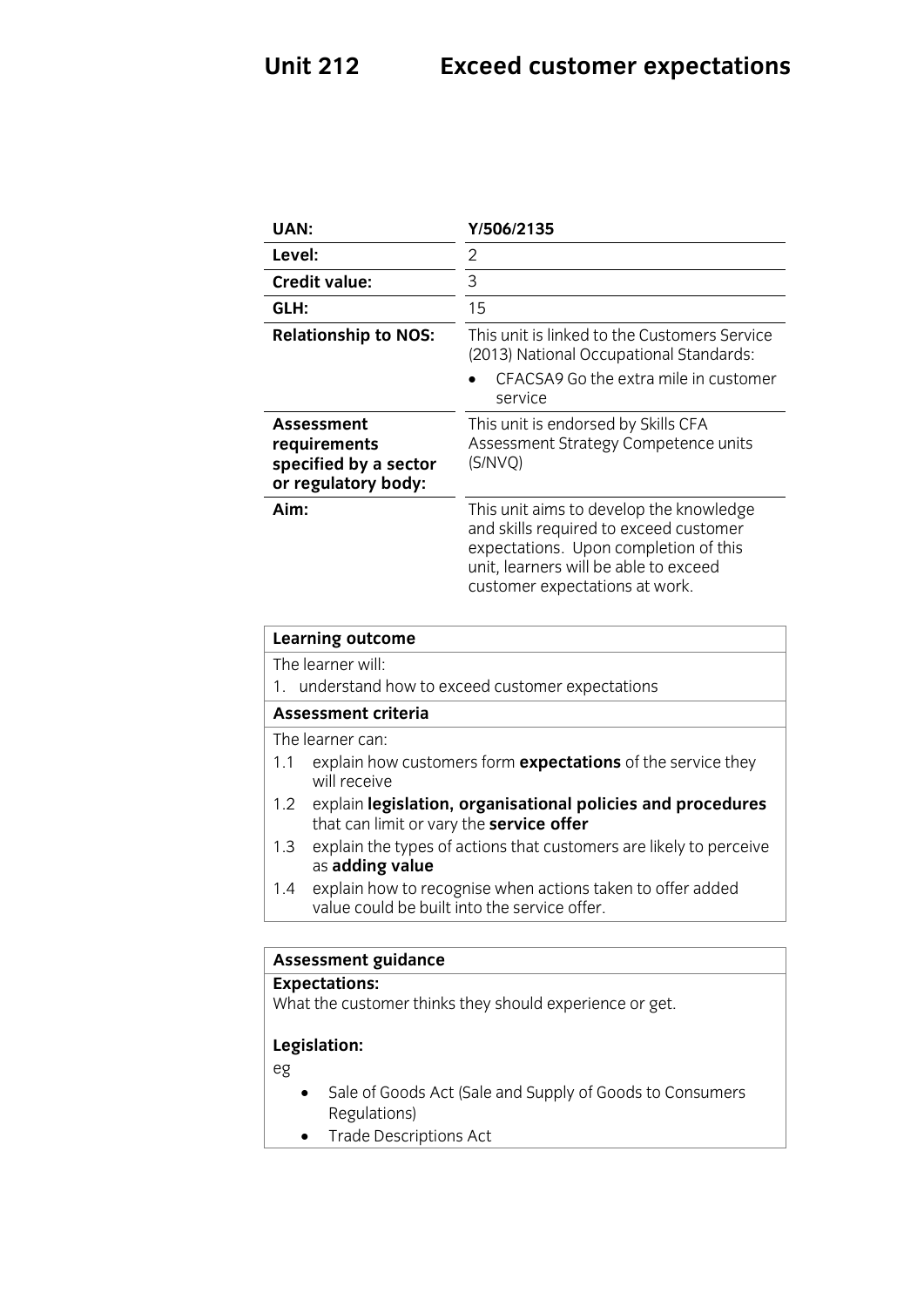Equality Act

- **Crime and responsibilities showing limits of authority** 
	- service offer<br>• handling of c
	- handling of customer issues<br>• customer service policy
	- customer service policy

### Service offer:

A service offer is what the organisation says it will offer its customers and is therefore what the customer comes to expect. A service offer covers eg the refund policy, its delivery times and the service it will covers eg the refund policy, he tiens by times and the service it will<br>offer offer.

Adding value:<br>Where the customer receives something they see as adding to the value of the product or service eg the offer of a two year free product guarantee can be seen by the customer as adding value to the product they are buying.  $\frac{1}{2}$  are buying.

- **Evidence may be supplied by:**<br> **e** professional discussion
	- questioning<br>• reflective ac
	- reflective account<br>• legislation organis
	- legislation, organisational policies and procedures\*

# **Learning outcome**<br>The learner will:

 $\overline{2}$  he shote of  $\overline{a}$  be able to expectations of expectations of  $\overline{b}$ 

The learner can:

- 2.1 Identify differences between customers' expectations and **needs** and the service offer
- 2.2 explain the service offer clearly and concisely to customers
- 2.3 identify options that offer added value without affecting other customers adversely
- 2.4 make offers to customers within their own authority levels
- 2.5 take action to ensure that customers are aware that offers made to them have added value and exceed the service offer
- 2.6 record agreements made and actions taken. 2.6 record agreements made and actions taken.

# **Assessment guidance**

What the customer thinks they should experience or get.  $\mathcal{L}_{\text{max}}$  the customer thinks they should experience or get.

**M**<br>that th What the customer must have/requires.